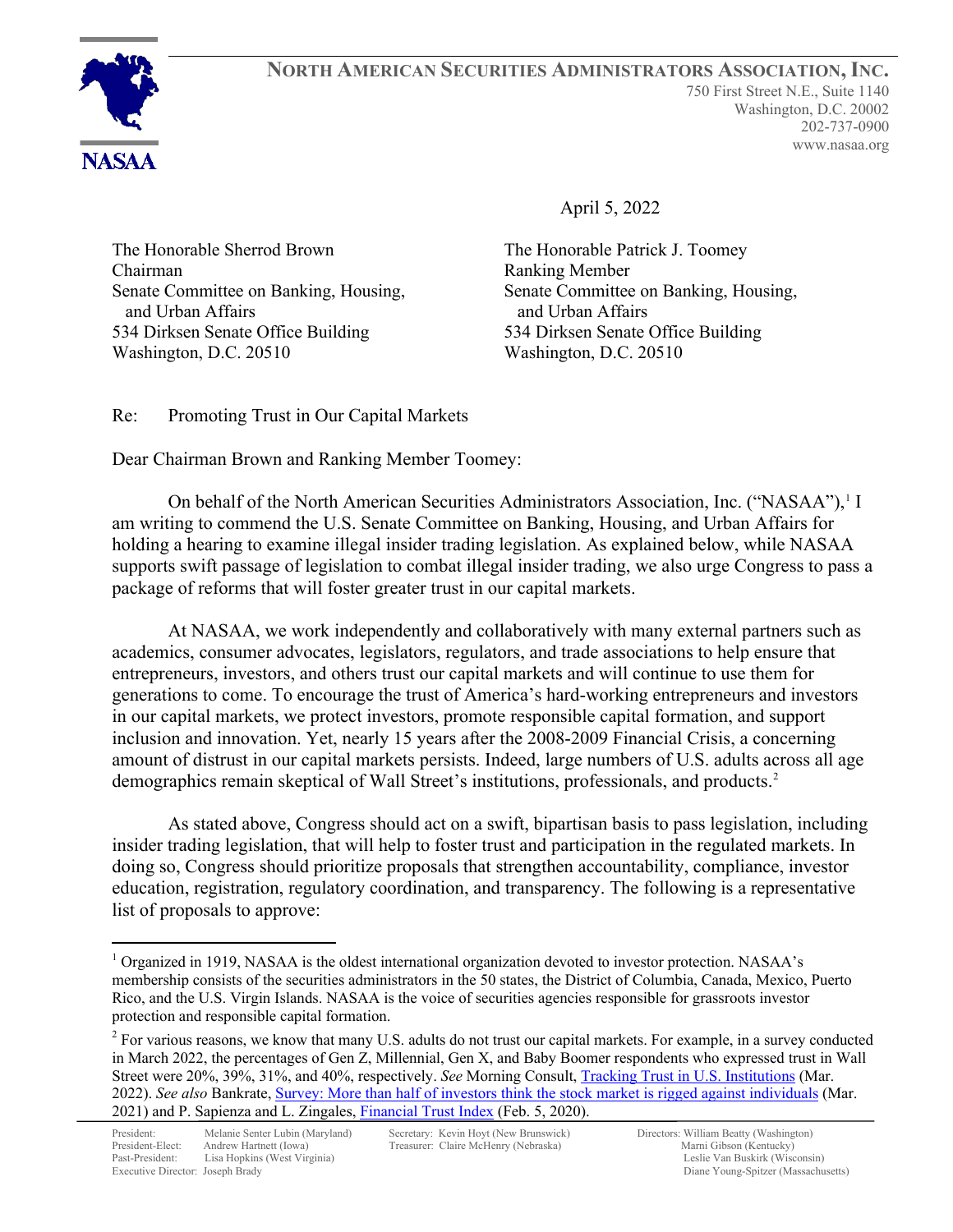**1. The Empowering States [to Protect Seniors from Bad](https://www.congress.gov/bill/117th-congress/senate-bill/3529?q=%7B%22search%22%3A%5B%22The+Empowering+States+to+Protect+Seniors+from+Bad+Actors+Act%22%2C%22The%22%2C%22Empowering%22%2C%22States%22%2C%22to%22%2C%22Protect%22%2C%22Seniors%22%2C%22from%22%2C%22Bad%22%2C%22Actors%22%2C%22Act%22%5D%7D&s=3&r=1) Actors Act** (H.R. 5914 | S. 3529): This bicameral, bipartisan bill, which the House Financial Services Committee approved by a voice vote in November 2021, would establish a grant program that would enhance existing efforts by state securities and insurance regulators to protect senior investors and policyholders from financial fraud. Importantly, with respect to the grant program, the bill would: (A) make the U.S. Securities and Exchange Commission ("SEC") the program administrator; (B) give the SEC the authority and tools necessary to operate a data-driven grant program; (C) empower the SEC to make grants to state regulators from across the United States; (D) authorize an appropriation of \$10,000,000 to the SEC for each of the fiscal years 2023 through 2028 to make such grants; (E) require the SEC to cap each grant at \$500,000; and (F) effectively create more opportunities for federal and state securities regulators to communicate and coordinate in their efforts to protect senior investors.<sup>[3](#page-1-0)</sup>

**2. [The Insider Trading Prohibition Act](https://www.congress.gov/bill/117th-congress/senate-bill/3990?q=%7B%22search%22%3A%5B%22congressId%3A117+AND+billStatus%3A%5C%22Introduced%5C%22%22%5D%7D&s=1&r=25)** (H.R. 2655 | S. 3990): S. 3990 would make it easier for market participants, courts, and other stakeholders to identify, follow, and enforce the law by creating a codified definition of illegal insider trading. In short, the bill would make it unlawful for a person to trade while aware of material, non-public information if that person knows, or has reason to know, that the information was obtained wrongfully. In addition, the bill would prohibit a person with material, nonpublic information from wrongfully passing along that information to others, or tipping them, if the person is aware that the communication would result in trading and the recipient in fact trades based on that communication. In May 2021, the U.S. House of Representatives ("House") passed H.R. 2655 by a vote of 350 to 75.<sup>[4](#page-1-1)</sup>

**3. [The 8–K Trading Gap Act of 2021](https://www.congress.gov/bill/117th-congress/senate-bill/2360?q=%7B%22search%22%3A%5B%22The+8%5Cu2013K+Trading+Gap+Act+of+2021%22%2C%22The%22%2C%228%5Cu2013K%22%2C%22Trading%22%2C%22Gap%22%2C%22Act%22%2C%22of%22%2C%222021%22%5D%7D&s=4&r=2)** (H.R. 4467 | S. 2360): This bicameral legislation, which received bipartisan support last Congress, would close a loophole by requiring the SEC to prohibit corporate insiders from making trades during the four-day period they have between the occurrence of a significant event – such as bankruptcy or an acquisition – and the public company's legally-mandated disclosure. The SEC requires public companies to file an 8-K to announce significant events relevant to shareholders. Companies have four business days to file an 8-K for most specified items.<sup>[5](#page-1-2)</sup>

**4. [The FAIR Act](https://www.congress.gov/bill/117th-congress/house-bill/963?q=%7B%22search%22%3A%5B%22The+Forced+Arbitration+Injustice+Repeal+Act+of+2022%22%2C%22The%22%2C%22Forced%22%2C%22Arbitration%22%2C%22Injustice%22%2C%22Repeal%22%2C%22Act%22%2C%22of%22%2C%222022%22%5D%7D&s=5&r=2) of 2022** (H.R. 963 | S. 505): Last month, the House approved this bicameral, bipartisan legislation by a vote of 222 to 209. The bill was referred to the Senate Committee on the Judiciary. Among other things, this legislation would prohibit broker-dealers and registered investment advisers from including pre-dispute arbitration clauses in customer

<span id="page-1-0"></span><sup>3</sup> *See* NASAA[, Letter to SBC Leadership Regarding S. 3529, the Empowering States to Protect](https://www.nasaa.org/wp-content/uploads/2022/01/NASAA-Letter-to-SBC-Leadership-Regarding-S-3529-the-Empowering-States-to-Protection-Seniors-from-Bad-Actors-Act.pdf) Seniors from Bad Actors [Act](https://www.nasaa.org/wp-content/uploads/2022/01/NASAA-Letter-to-SBC-Leadership-Regarding-S-3529-the-Empowering-States-to-Protection-Seniors-from-Bad-Actors-Act.pdf) (Jan. 25, 2022); NASAA, Letter to HFSC Leadership Regarding H.R. 5914, the Empowering States to Protect Seniors [from Bad Actors Act](https://www.nasaa.org/wp-content/uploads/2021/11/NASAA-Letter-to-HFSC-Leadership-Re-HR-5914-FINAL-11-15-21.pdf) (Nov. 15, 2021).

<span id="page-1-1"></span><sup>&</sup>lt;sup>4</sup> See generally NASAA, <u>Letter to Rep. Himes Regarding H.R. 2655</u> (May 17, 2021); Written testimony of Melanie Senter Lubin, *Putting Investors First: Reviewing Proposals to Hold Executives Accountable (Apr. 3, 2019).* 

<span id="page-1-2"></span><sup>&</sup>lt;sup>5</sup> The House passed <u>The 8-K Trading Gap Act of 2019</u> by a vote of 384 to 7. *See* <u>Van Hollen, Maloney Introduce</u> Bicameral Legislation to Help Eliminate [Corporate Insiders' Unfair Advantage in Stock Sales](https://www.vanhollen.senate.gov/news/press-releases/van-hollen-maloney-introduce-bicameral-legislation-to-help-eliminate-corporate-insiders-unfair-advantage-in-stock-sales) (July 15, 2021).